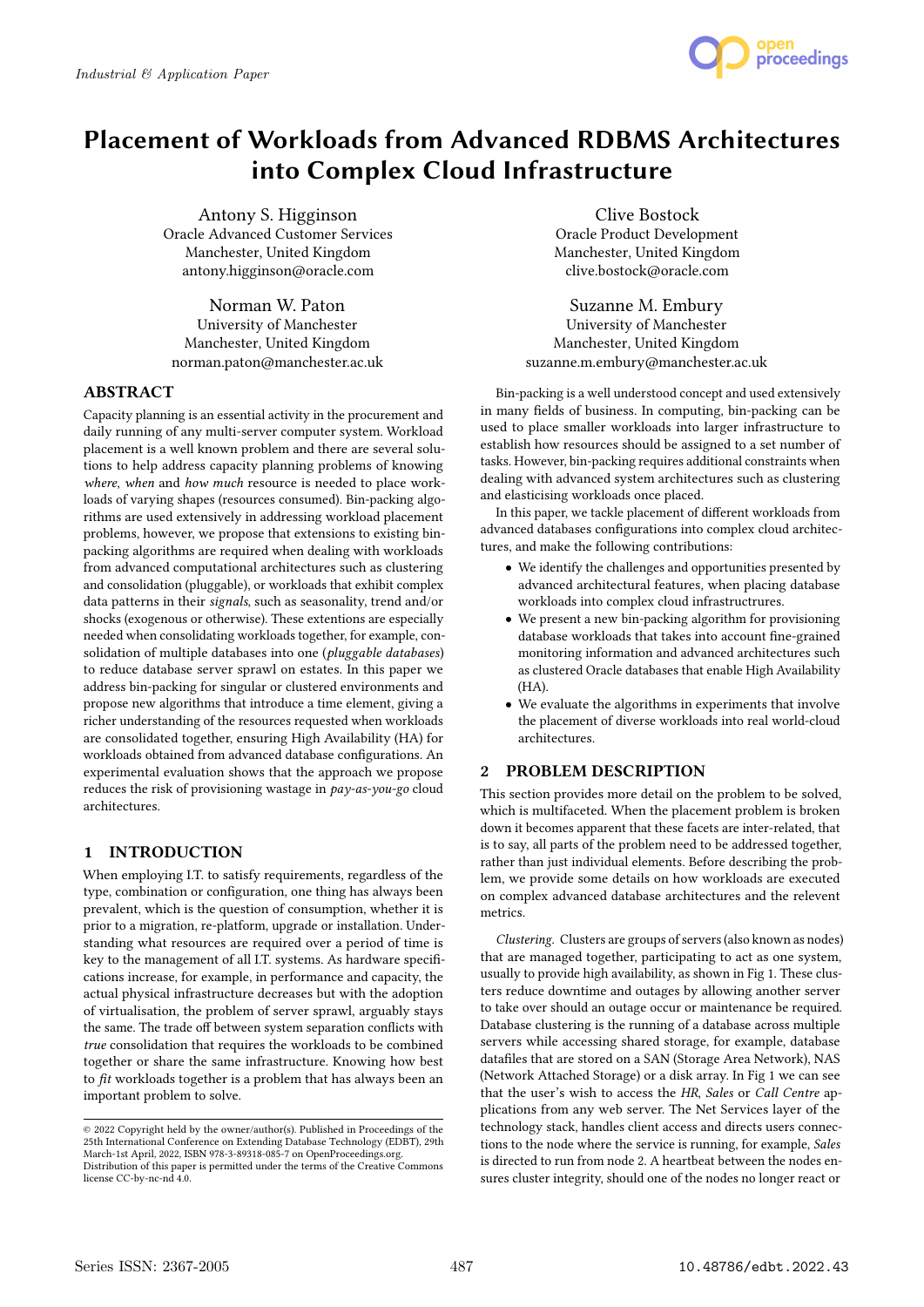produce a heartbeat, the service fails over and user connections are handled by the remaining nodes. This type of architecture facilitates a 24\*7 SLA and is common in enterprises today.



Figure 1: Oracle Database with Oracle RAC Architecture [6]

Workloads. Workloads consist of collections of tasks submitted by users. These tasks can be small units of work or individual pieces of SQL such as Data Modification Language statements (DML) that perform inserts, updates and deletes, that serve a web application, for example by way of an Online Transaction Processing system (OLTP). Other workloads consist of larger units of work such as batch jobs that aggregate information in the database periodically, for example, aggregation of sales data from hourly into daily, weekly or monthly, which is a common feature in data warehousing (OLAP). Another type of workload is a Data Mart that can be described as somewhere in-between OLTP and OLAP. Data marts consist of a combination of smaller DML OLTP units of work with medium OLAP type aggregations. Data Marts can be a subset of a large data warehouse that are subject-orientated such as sales, HR or Call Centre that are an aggregation of days and weeks rather than months or years.



Figure 2: Oracle Database Multitenant Architecture [5]

These units of work vary in the amounts of resources consumed, and when analysed in a time series format, the task often

dictates when the consumption of resources consumed to satisfy the task takes place. When these tasks are analysed via a trace we see those tasks exhibiting different patterns in their resource consumption. For example, in Fig 3 we have four workloads for CPU side by side. The first task, OLTP, shows a progressive trend with subtle repeating patterns (Seasonality). The next two tasks are OLAP showing a more definitive pattern of repeating tasks with little trend.

When placing workloads, we must treat each workload separately by extracting the *peak* values of each metric from each database instance on each node in each time interval, placing them on the target node. This is simple enough as long as the workloads are singular (independent of each other, and run on a single node). When the workload is clustered it becomes more complicated because, when placement commences, we must place the workloads while ensuring that we do not compromise HA. Therefore, for one clustered workload to be placed all workloads in the cluster must be placed. If we place a clustered workload without its sibling, we risk reducing a clustered workload to a singular workload, the consequence being that we lose high availability, thus compromising SLA's. The same understanding is required for pluggable databases [5], where a database may be detached from a singular database instance and plugged into another clustered database instance. This highlights that simple bin-packing routines are not suitable.

Consolidation. Consolidation can be described as running several workloads on a shared collection of nodes. There are several drivers for consolidation, such as system simplification or reducing server sprawl, whether that is the number of servers, clusters, databases or workloads. Server spawl can be described as a situation where servers are not being used to their full capacity, leading to significant wastage in terms of space, power and cooling, which can end up costing organizations substantial amounts of money.

Consolidation of databases has become easier with the development of pluggable databases where a database can be detached from a singular or Clustered Container Database (CDB), and plugged into another container DBMS that already has multiple plugged in databases. Detaching and attaching pluggable databases allows the pluggable database (and its associated data files) to be relocated to another server and be managed by another database instance (DBMS). This is shown in Fig 2, adding a further layer of abstraction when working in conjunction with HA. Each node in the cluster also houses a clustered container and within each clustered container there are pluggable databases. This architecture removes the support overhead of the database instance serving one database when one database instance can serve multiple plugged in databases while achieving HA. However, extracting the metric consumption on an instance with multiple pluggable databases residing together is challenging as the metric consumption is cumulative to the container. In this pluggable architecture, one must first separate the resource consumption for each pluggable, treating the pluggable database as a singular database workload.

Problem Statement. The problem to be solved can be considered as follows. Assume we are given a collection of Workloads, some of which are clustered, and a collection of computational Nodes. Each workload has a time-varying demand for resources defined using several metrics, and each server has a capacity defined using the same metrics. The task is to assign the Workloads to the Nodes, such that the demands placed by the workloads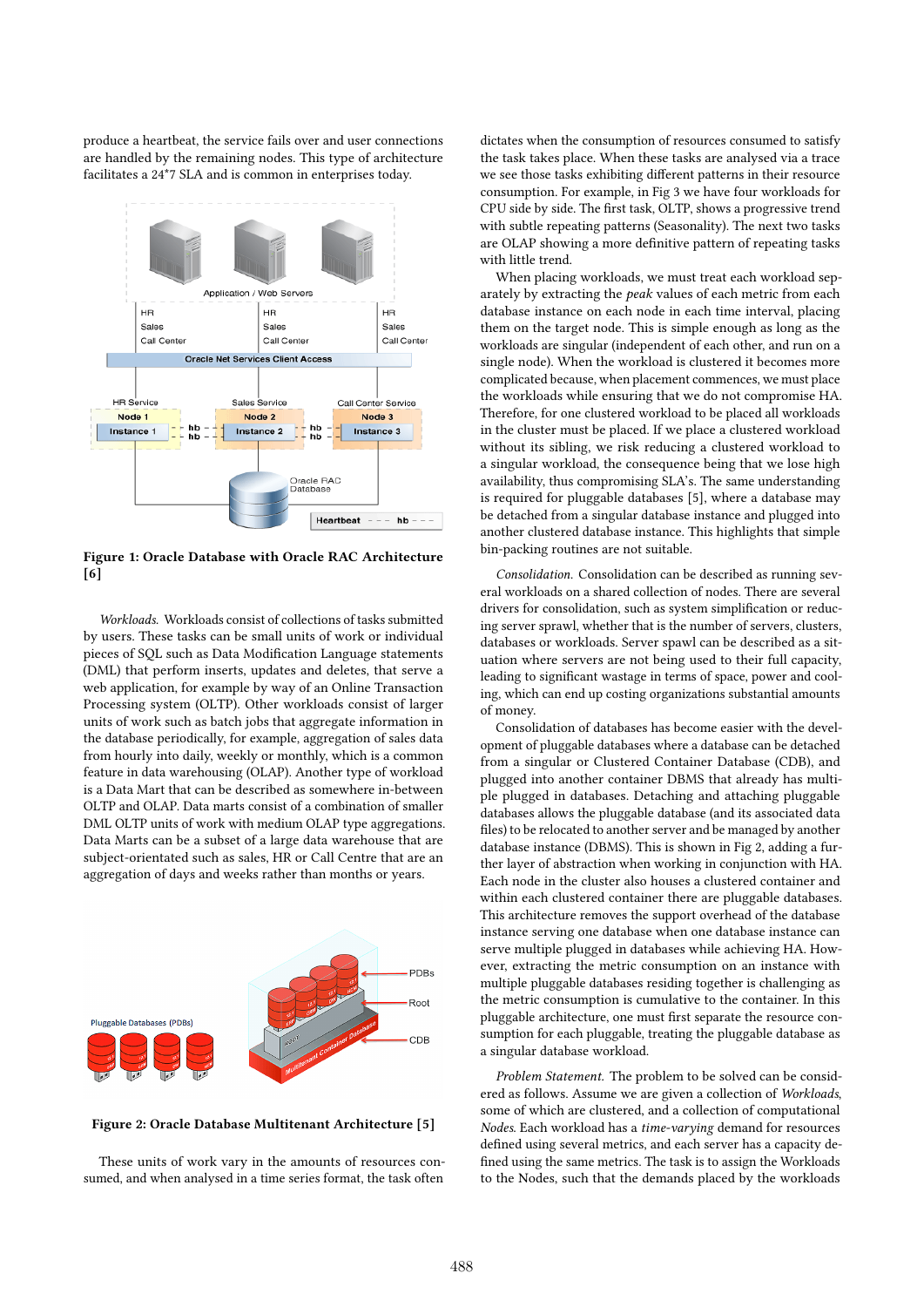

Figure 3: CPU Usage: Complex data structures.

are always within the capacity of the nodes, while respecting the constraints imposed by the clustered workloads.

## 3 RELATED WORK

Resource allocation or workload(s) placement in cloud environments is a well understood problem and there have been extensive studies and surveys undertaken as Hameed, Khoshkbarforoushha et al [16] and Bhavani and Guruprasad [4] both allude to in their survey's from 2014. Furthermore Singh and Chana [22] produced an extensive survey in 2016 that concluded that resource provisioning is a challenging job and there is a need for more research into optimal resource usage as this leads to improving the resources consumed with the aim of reducing wastage. This problem is ever more apparent in cloud computing with users accessing any shape of resources (vectors) from anywhere with the requirement of still being optimised. Vectors can be described as multiple metrics making up a shape rather than one singular metric. Most research has looked at consolidation from a Virtual Machine (VM) perspective to satisfy Quality of Service (QoS), and these are often single dimensions not vector dimensions. For example, placing workloads based on priority or assigning workloads to a VM via a migration to move problematic workloads should they exhaust a pool of resources as suggested by Yu, Wui et al [24]. In this survey, they identify several key problems of trying to figure out which applications can be consolidated together. Bin-packing algorithms do not take into consideration the divergent types of applications assigned to singular servers.

Other authors such as Sen, Ramachandra [21] and Zhang, Martin et al [25] view database workloads as controllable through the internal features of the database system via resource managers. However, they highlight the difficulties of the approach on cloud platforms where the resources are shared in the infrastructure. Halfpap and Schlosser [15] used an heuristic linear programming model to solve a placement problem by dissecting a database and where appropriate, replicating the data across multiple nodes. In doing so, this placement technique shared the workload from being cumulative on one node to being distributed between multiple nodes while keeping response times of the requests from said database optimum.

Most computing placement problems seem to centre on the provisioning of a VM (IaaS or PaaS) and not a workload SaaS

or DBaaS. We identified in our previous work [18] that VM's mask the true signal of what the workload is actually consuming and that forecasting future resource requirements with a view to provisioning requires careful consideration of the nuances within the signal. Masdari and Khoshnevis in their 2019 survey [20] identified the techniques used to perform accurate forecasts of the resources being consumed as a precursor to provisioning. However, they stopped short of proposing how to place the workloads together once the forecasted future requirements are obtained.

When it comes to vector placement, using the bin-packing approach, several proposals have been put forward on prevalent customer use cases. For example, Wang, Hayat et al [23] looked at the scenario of a customer having multiple applications that make up a system. They propose a collection of algorithms based on a customers SLA as an important requirement to ensure business continuity. As application code or SQL is executed, and response times elongate this invariably lead to outages, provisioning the applications optimally by keeping these application response times as low as possible. Aydin, Muter et al [2], looked at another use-case for a VM placement problem with an added dimension of time. They looked for efficiencies in the power consumed by VM's fire-ups, with the aim of reducing energy consumption of data centres by minimising the number of servers and their fire-ups.

A current common theme with placement in a cloud setting is server sprawl and provisioning VM's. Doddavula, Kaushik and Jain [12], suggested reducing server sprawl with the introduction of a vector packing algorithm. In their novel approach, they classify vectors based on resource consumption, and then through Matrix multiplication determine the possible combinations. By then applying rules, either the workload is full or a magnitude of full determine where the workload should reside with other workloads until the maximum of the target server threshold is reached. However, in a clustered environment this approach will face challenges as it's possible that several workloads running on the same cluster are full or a combination of classifications that could break their algorithm. Clustered workloads that required enforced SLA's where workloads of differing priority may run from  $x$  node in the cluster as explained in Section 2.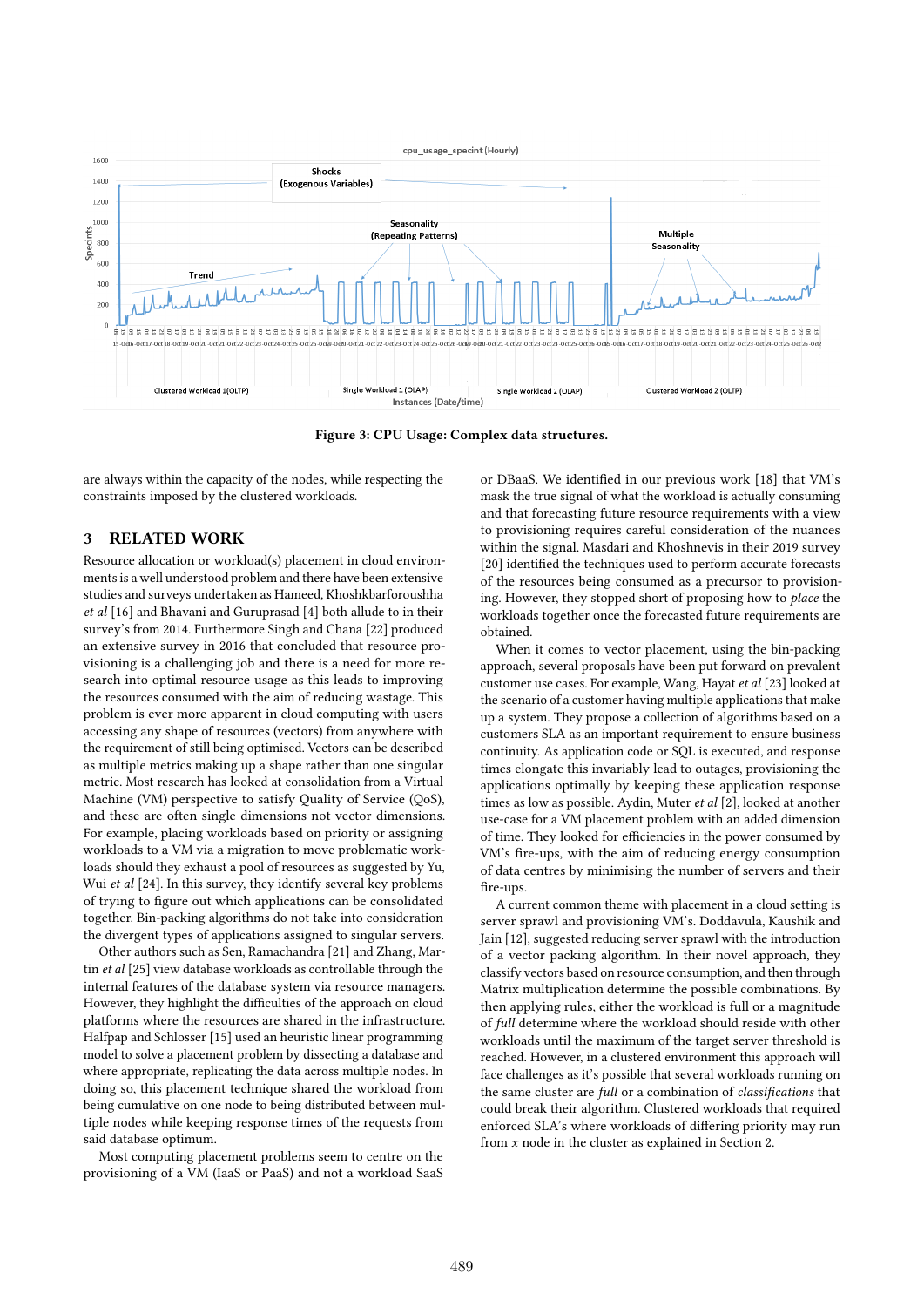

Figure 4: Nodes: Resource capacity.





# 4 BIN-PACKING

The basic bin-packing problem is the process of taking items of differing volumes and packing them into a finite number of bins in a way that minimises the number of bins used. The binpacking problem is NP-complete as described by both Garey [13] and Korte et al [19], and thus approximate, heuristic, algorithms are often used in practice. There are many approaches to binpacking, such as First-Fit Decreasing (FFD), Next-Fit (NF) and Best-Fit (BF) as discussed by Carter and Bays [3]. We look at First Fit Decreasing, and therefore, we treat all workloads being provisioned as having equal priority. Elastic Resource Provisioning (ERP) is assigning all workloads into one bin and elasticising the bin to fit around the workloads being placed, as described by Yu, Qiu et al. [24]. Our approach is to enhance FFD to tackle complex architectures such as clustered workloads and empirically evaluate them experimentally.

#### 4.1 First Fit Decreasing Placement (FFD)

The notation used to describe bin-packing in this paper is listed in Table 1 and illustrated in Figures 4 and 5. The available resource is represented as a set of Nodes, each of which has a Capacity defined using a set of Metrics, that can include CPU, memory usage, logical IOs per second, etc. The bin-packing task is to assign a set of Workloads to the nodes. The Demand associated with each workload is defined in terms of the same metrics that are used to describe the nodes, but the Demand varies over a set of Times. The time-varying demand may be based on measured or predicted loads; our earlier work has explored the use of time series analysis techniques to model database workloads for capacity planning [18].

Sorting Workloads. First fit decreasing sorts workloads such that they can be assigned largest-first, and hence we need a notion of size; here we define order in terms of the demand across different metrics, normalising according to the total usage for each metric.

Overall demand for each metric (CPU, IOPS, MEMORY, STOR-AGE) is obtained from the demand of each workload:

| Notation                         | Interpretation                               |
|----------------------------------|----------------------------------------------|
| $Nodes = \{n_1, , n_n\}$         | Computational Nodes.                         |
| $Workloads = \{w_1, , w_w\}$     | Workloads.                                   |
| $Metrics = \{m_1, , m_m\}$       | Metrics (CPU, IOPS, etc).                    |
| $Times = \{t_1, , t_t\}$         | Time intervals.                              |
| Assignment $(n_i) \rightarrow W$ | The set of workloads $W \subseteq Workloads$ |
|                                  | assigned to $n_i$ .                          |
| $Ca\beta activity(n_i, m_i)$     | The maximum capability of node $n_i$         |
|                                  | in relation to metric $m_i$ .                |
| Demand $(w_i, m_j, t_k)$         | The peak demand that workload $w_i$          |
|                                  | has for resource of type $m_i$ during        |
|                                  | time interval $t_k$ .                        |
| isClustered $(w_i)$              | True if $w_i$ is in a clustered workload.    |
| $Sibling(w_i)$                   | The set of workloads $s \subseteq Workloads$ |
|                                  | in the cluster of which $w_i$ is a member.   |

Table 1: Notation for workload assignment.

$$
overall\_demand(m) = \sum_{n_i \in Nodes} \sum_{w_j \in Workloads} \sum_{t_k \in Times} Demand(w_j, m, t_k)
$$
 (1)

Then the normalised demand of a workload  $w$  is the normalised sum of its demand over all metrics:

normalised\_demand(w) = 
$$
\sum_{m_j \in \text{Metrics } t_j \in \text{Times}} \sum_{\text{Olemand}(w, m_j, t_k) / overall_demand(m_k))}
$$
 (2)

Then the workloads can simply be sorted by their normalised demand. In practice, when assigning clustered workloads, clusters are considered in the order of the demand of their most demanding workloads, and then the workloads within a cluster are also sorted locally.

Node Capacity. The capacity of a node  $i$  for a metric  $m$  at time  $t$  is the original capacity of the node minus the resource usage of the workloads assigned to the node:

node capacity $(n, m, t) = Capacity(n, m)$ –

 $\begin{pmatrix} \overline{z} & \overline{z} \\ \overline{z} & \overline{z} \end{pmatrix}$  $w_i \in \overline{Assignment(n)}$  $Demand(w_i, m, t)$  (3)

Fitting. A workload  $w$  can be added into a node  $n$  if there is capacity for all the metrics at all times.

$$
fits(w, n) = \forall m \in M \text{entries } \forall t \in Times
$$
\n
$$
Demand(w, m, t) \leq node\_capacity(n, m, t) \quad (4)
$$

A clustered workload, *isClustered* from Table 1, sonsists of database instances (workloads) that are siblings of each other as shown in Fig 1. The node is the number of nodes on which  $W_i$  is to be run, and  $w \in ClusteredWorkload$  is the set of workloads that need to be assigned to the target nodes discretely. A rule is enforced where all Siblings must be packed into discrete target nodes before the cluster is said to be packed. If at any point one of the Siblings fails to pack into a discrete target node then all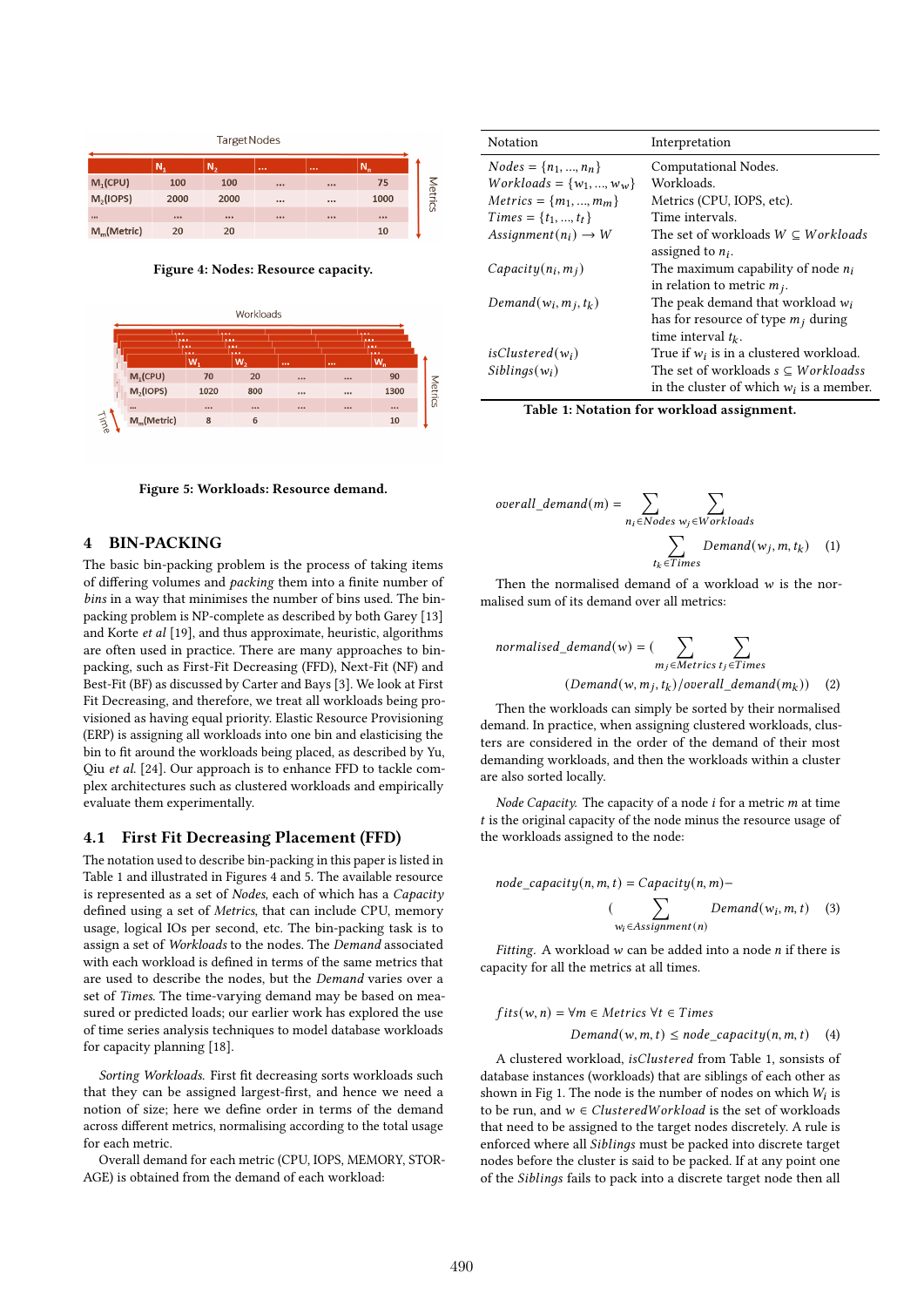siblings are rolled back and the resources are released back to node\_capacity.

## 5 APPROACH

Using techniques based on First Fit Decreasing (FFD) and the definitions from Section 4, our aim is to place database workloads into a target Oracle Cloud Infrastructure (OCI) [7] that supports clustered workflows. The aim is to achieving savings in costs, both financial ( $pay-as\text{-}you\text{-}go$ ) and to release resources back to the cloud pool for utilisation elsewhere.

## 5.1 Workload Placement Algorithm

A high level description is shown in Algorithm 1. One of the major challenges of workload placement in computing estates that have adopted clustered configurations, is accounting for clustered workflows, that must be placed in their entirety or not at all. Identifying the workload is clustered and on how many nodes is key to placing the workload in the target cloud OCI configuration.

| Input: Workloads (from Table 1)<br>Nodes (from Table 1)<br><b>Result:</b> Assignment(n) (from Table 1)<br>NotAssigned<br>1 Assignment(n) = $\emptyset$ for all $n \in Nodes$<br>2 NotAssigned = $\emptyset$<br>$\sigma$ foreach $w \in W$ orkloads ordered by normalised_demand<br>(Equation 2) $do$<br>assigned = false<br>$\overline{\mathbf{4}}$<br>foreach $n \in Nodes$ do<br>5<br><b>if</b> isClustered( $w_i$ ) <b>then</b><br>6<br>if $w_i$ not already added to Assignment with<br>7<br>cluster or included in NotAssigned <b>then</b><br>$assigned =$<br>8<br>$FitClusteredWorkload(Sibling(s(w_i)),$<br>Nodes, Assignment, NotAssigned)<br>if assigned then<br>9<br>break<br>10<br>else if $fits(w, n)$ then<br>11<br>Add w to Assignment $(n)$<br>12<br>assigned = true<br>13<br>reduce node <i>Capacity</i> (Equation 3) by<br>14<br>Assignment<br>break<br>15 | <b>Algorithm 1: FitWorkloads</b> |  |  |  |  |  |  |  |  |
|-----------------------------------------------------------------------------------------------------------------------------------------------------------------------------------------------------------------------------------------------------------------------------------------------------------------------------------------------------------------------------------------------------------------------------------------------------------------------------------------------------------------------------------------------------------------------------------------------------------------------------------------------------------------------------------------------------------------------------------------------------------------------------------------------------------------------------------------------------------------------------|----------------------------------|--|--|--|--|--|--|--|--|
|                                                                                                                                                                                                                                                                                                                                                                                                                                                                                                                                                                                                                                                                                                                                                                                                                                                                             |                                  |  |  |  |  |  |  |  |  |
|                                                                                                                                                                                                                                                                                                                                                                                                                                                                                                                                                                                                                                                                                                                                                                                                                                                                             |                                  |  |  |  |  |  |  |  |  |
|                                                                                                                                                                                                                                                                                                                                                                                                                                                                                                                                                                                                                                                                                                                                                                                                                                                                             |                                  |  |  |  |  |  |  |  |  |
|                                                                                                                                                                                                                                                                                                                                                                                                                                                                                                                                                                                                                                                                                                                                                                                                                                                                             |                                  |  |  |  |  |  |  |  |  |
|                                                                                                                                                                                                                                                                                                                                                                                                                                                                                                                                                                                                                                                                                                                                                                                                                                                                             |                                  |  |  |  |  |  |  |  |  |
|                                                                                                                                                                                                                                                                                                                                                                                                                                                                                                                                                                                                                                                                                                                                                                                                                                                                             |                                  |  |  |  |  |  |  |  |  |
|                                                                                                                                                                                                                                                                                                                                                                                                                                                                                                                                                                                                                                                                                                                                                                                                                                                                             |                                  |  |  |  |  |  |  |  |  |
|                                                                                                                                                                                                                                                                                                                                                                                                                                                                                                                                                                                                                                                                                                                                                                                                                                                                             |                                  |  |  |  |  |  |  |  |  |
|                                                                                                                                                                                                                                                                                                                                                                                                                                                                                                                                                                                                                                                                                                                                                                                                                                                                             |                                  |  |  |  |  |  |  |  |  |
|                                                                                                                                                                                                                                                                                                                                                                                                                                                                                                                                                                                                                                                                                                                                                                                                                                                                             |                                  |  |  |  |  |  |  |  |  |
|                                                                                                                                                                                                                                                                                                                                                                                                                                                                                                                                                                                                                                                                                                                                                                                                                                                                             |                                  |  |  |  |  |  |  |  |  |
|                                                                                                                                                                                                                                                                                                                                                                                                                                                                                                                                                                                                                                                                                                                                                                                                                                                                             |                                  |  |  |  |  |  |  |  |  |
|                                                                                                                                                                                                                                                                                                                                                                                                                                                                                                                                                                                                                                                                                                                                                                                                                                                                             |                                  |  |  |  |  |  |  |  |  |
|                                                                                                                                                                                                                                                                                                                                                                                                                                                                                                                                                                                                                                                                                                                                                                                                                                                                             |                                  |  |  |  |  |  |  |  |  |
|                                                                                                                                                                                                                                                                                                                                                                                                                                                                                                                                                                                                                                                                                                                                                                                                                                                                             |                                  |  |  |  |  |  |  |  |  |
|                                                                                                                                                                                                                                                                                                                                                                                                                                                                                                                                                                                                                                                                                                                                                                                                                                                                             |                                  |  |  |  |  |  |  |  |  |
|                                                                                                                                                                                                                                                                                                                                                                                                                                                                                                                                                                                                                                                                                                                                                                                                                                                                             |                                  |  |  |  |  |  |  |  |  |
|                                                                                                                                                                                                                                                                                                                                                                                                                                                                                                                                                                                                                                                                                                                                                                                                                                                                             |                                  |  |  |  |  |  |  |  |  |
|                                                                                                                                                                                                                                                                                                                                                                                                                                                                                                                                                                                                                                                                                                                                                                                                                                                                             |                                  |  |  |  |  |  |  |  |  |
|                                                                                                                                                                                                                                                                                                                                                                                                                                                                                                                                                                                                                                                                                                                                                                                                                                                                             |                                  |  |  |  |  |  |  |  |  |
|                                                                                                                                                                                                                                                                                                                                                                                                                                                                                                                                                                                                                                                                                                                                                                                                                                                                             |                                  |  |  |  |  |  |  |  |  |
|                                                                                                                                                                                                                                                                                                                                                                                                                                                                                                                                                                                                                                                                                                                                                                                                                                                                             |                                  |  |  |  |  |  |  |  |  |
|                                                                                                                                                                                                                                                                                                                                                                                                                                                                                                                                                                                                                                                                                                                                                                                                                                                                             |                                  |  |  |  |  |  |  |  |  |
|                                                                                                                                                                                                                                                                                                                                                                                                                                                                                                                                                                                                                                                                                                                                                                                                                                                                             |                                  |  |  |  |  |  |  |  |  |
| <b>if</b> (not assigned) <b>then</b><br>16                                                                                                                                                                                                                                                                                                                                                                                                                                                                                                                                                                                                                                                                                                                                                                                                                                  |                                  |  |  |  |  |  |  |  |  |
| Add w to NotAssigned<br>17                                                                                                                                                                                                                                                                                                                                                                                                                                                                                                                                                                                                                                                                                                                                                                                                                                                  |                                  |  |  |  |  |  |  |  |  |
| Report on Workloads Assigned, NotAssigned and Nodes<br>18                                                                                                                                                                                                                                                                                                                                                                                                                                                                                                                                                                                                                                                                                                                                                                                                                   |                                  |  |  |  |  |  |  |  |  |
| Capacity                                                                                                                                                                                                                                                                                                                                                                                                                                                                                                                                                                                                                                                                                                                                                                                                                                                                    |                                  |  |  |  |  |  |  |  |  |

Firstly we extract key information as inputs, ordering workloads by demand. Key configuration data is stored in a central repository [8] that stores whether a workload is clustered or not. If a workload is part of a cluster then we set a flag for that particular workload (represented by *isClustered* in Table 1), and the full set of workloads with which it is clustered can be obtained using *Siblings* in Table 1.

When placing workloads, if the workload  $w$  is from a single database instance then we simply check if the workload fits (Equation 4) into an available node, and if so, add it to Assignment for that node. We report back to the user all workloads that have been fitted (by way of Assignment), and any that have not (by way of NotAssigned).

If, however, the workload is clustered we extract the related Sibling workloads in the cluster from a central repository; as we use the Oracle Enterprise Manager system [8] and the OEM intelligent agent to capture all performance and configuration data relating to the database instances. OEM utilises a database schema to hold information relating to the workloads, and databases instances, and we handle this via a Global Unique Identifier (GUID).

## 5.2 Fitting Clustered Workloads

The fitting of clustered workloads, aims to enforce high availability by placing all workloads in a cluster before it can report back that the workloads are fitted. For example, if the clustered workload has three nodes with a database instance running on each node as described in Fig 1, then it must place the workloads on three discrete target nodes or it will roll back what has already been placed. We show this in Algorithm 2.

Firstly we understand how many nodes make up the cluster (1,2,..,N) nodes, which gives an indication of how many target nodes are required. We cannot fit a clustered workload from three nodes into two target nodes, therefore, we perform a test to ensure that the requisite number of target nodes are available. If there are not enough target nodes then we stop otherwise we loop through all of the workloads ensuring that the siblings of the cluster are assigned to discrete target nodes. Each time an assignment takes place the amount of resource of the target node is reduced by the vector of the workload. Finally, we report on what workloads are assigned to each target node.

#### 5.3 Evaluating the Placement

Once the workloads from all database instances have been assigned and placed in their target nodes. We overlay each workload by the time frequency (Hourly), allowing an understanding of the existing data signals (peaks and troughs) when the workloads are consolidated together. A simple group by  $(\Sigma)$  per hour and per metric shows the newly consolidated data signal. In traditional bin-packing exercises, the max\_value of a metric is taken and then bin-packing is based on that value, however, if a peak is singular, for example, without pattern then the prospect of over provisioning becomes apparent. When the new trace is displayed over an X,Y (Stacked), which we show in Section 7.2 and Fig 7. We can clearly see the consolidated workloads exhibit their complex traits such as seasonality, trend and shocks against the threshold limit of the bin. This simple approach allows us to understand and where possible, perform or feed into further elastication exercises that can be performed on the bin to fit the consolidated workloads more tightly.

## 6 EXPERIMENTAL SETUP AND WORKLOADS

Firstly we execute a selection of workloads (OLTP, OLAP and Data Mart) on different Oracle database configurations of varying versions (10g, 11g and 12C) on a Oracle Enterprise Linux Operating System or Oracle Exadata (clustered workload) [9]. Executing the workloads for 30 days allows key database features such as optimisers and caching to be warmed up or routine backups to take place, which all consume resources and influence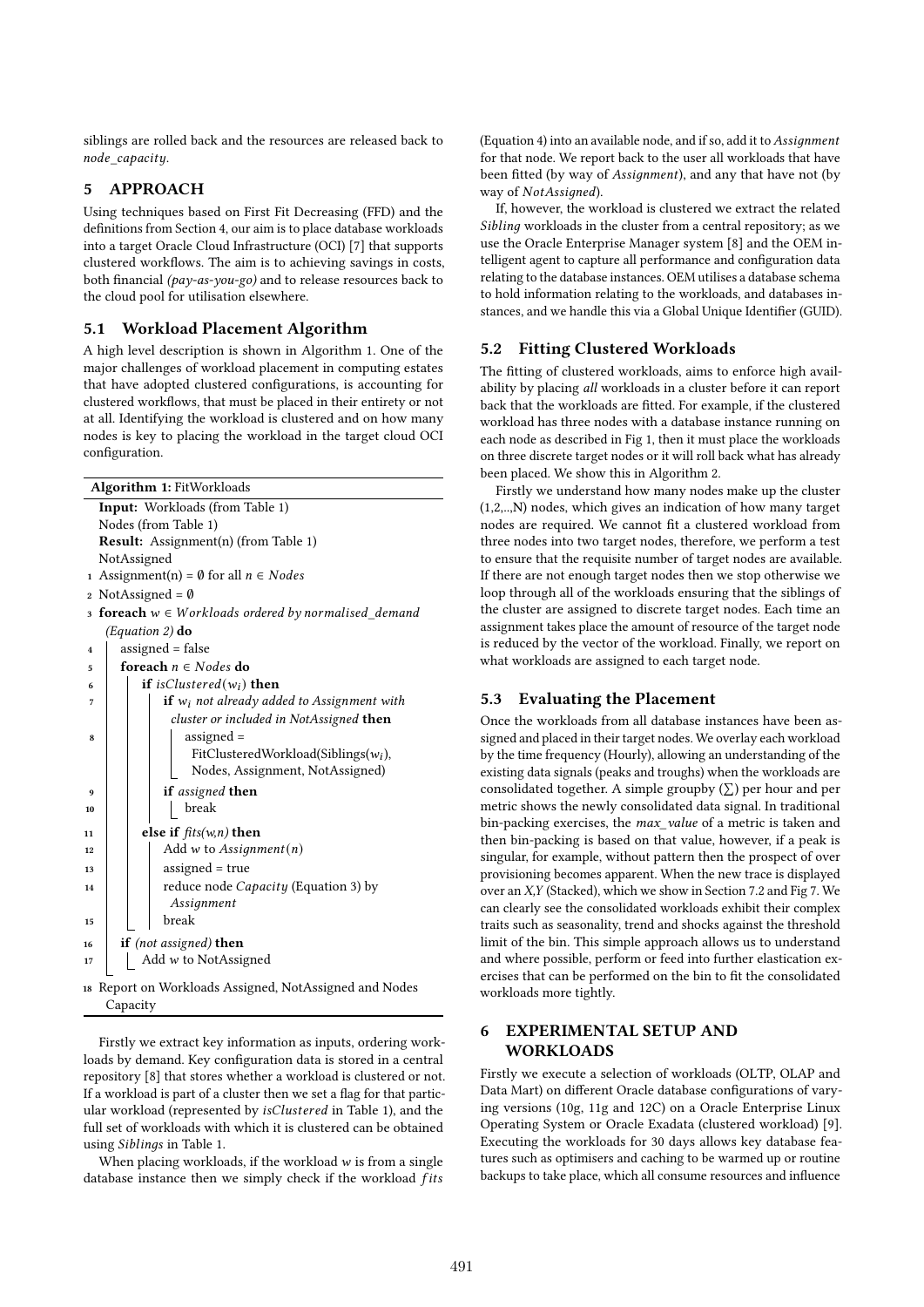| Experiment                               | Workloads                                                             | <b>Target Bins</b>                     |
|------------------------------------------|-----------------------------------------------------------------------|----------------------------------------|
| Basic Single Database Instance           | 10 Workloads (10 OLTP, 10 OLAP and 10 DM)                             | 4 * OCI Bare Metal equal size          |
| Basic Clustered Workloads                | 10 Workloads (10 RAC OLTP (5*2 Exadata nodes))                        | 4 * OCI Bare Metal equal size          |
| Basic different sized target bins        | 10 Workloads (10 OLTP, 10 OLAP and 10 DM)                             | 4 * OCI Bare Metal unequal size        |
| Moderate Combined (Clustered and Sin-    | 20 Workloads (4 $*$ 2 node clustered + 5 OLTP, 6 OLAP and             | 4 * OCI Bare Metal unequal size        |
| gle Instance)                            | 5 DM)                                                                 |                                        |
| Moderate scaling                         | 50 Workloads (10 $*$ 2 node clustered + 10 OLTP, 10 OLAP<br>and 10 DM | 4 * OCI Bare Metal equal size          |
| Moderate different sized target bins     | 20 Workloads (4 $*$ 2 node clustered + 5 OLTP, 6 OLAP and<br>5 DM     | 6 <sup>*</sup> unequal OCI Bare Metal  |
| Complex (Scaling & different sized bins) | 50 Workloads (10 * 2 node clustered + 10 OLTP, 10 OLAP<br>and 10 DM   | 16 <sup>*</sup> unequal OCI Bare Metal |

| Algorithm 2: FitClusteredWorkload |  |
|-----------------------------------|--|
|-----------------------------------|--|

|                  |                      | <b>Input:</b> ClusteredWorkload, including sibling data (from |  |  |  |  |  |  |
|------------------|----------------------|---------------------------------------------------------------|--|--|--|--|--|--|
| Algorithm 1)     |                      |                                                               |  |  |  |  |  |  |
|                  | Nodes (from Table 1) |                                                               |  |  |  |  |  |  |
|                  |                      | Assignment(n) (from Table 1)                                  |  |  |  |  |  |  |
|                  |                      | NotAssigned (from Algorithm 1)                                |  |  |  |  |  |  |
|                  |                      | <b>Result:</b> assigned                                       |  |  |  |  |  |  |
|                  |                      | 1 foreach $w \in ClusteredWorkload$ ordered by                |  |  |  |  |  |  |
|                  |                      | normalised_demand (Equation 2) do                             |  |  |  |  |  |  |
| $\boldsymbol{2}$ |                      | assigned = false                                              |  |  |  |  |  |  |
| 3                |                      | <b>if</b> target nodes are $\leq$ source nodes then           |  |  |  |  |  |  |
| 4                |                      | foreach $n \in Nodes$ do                                      |  |  |  |  |  |  |
| 5                |                      | if $fits(w, n)$ then                                          |  |  |  |  |  |  |
| 6                |                      | Add w to Assignment $(n)$                                     |  |  |  |  |  |  |
| 7                |                      | assigned $=$ true                                             |  |  |  |  |  |  |
| 8                |                      | reduce node <i>Capacity</i> (Equation 3) by                   |  |  |  |  |  |  |
|                  |                      | Assignment                                                    |  |  |  |  |  |  |
| 9                |                      | break                                                         |  |  |  |  |  |  |
|                  |                      |                                                               |  |  |  |  |  |  |
| 10               |                      | <b>if</b> (not assigned) <b>then</b>                          |  |  |  |  |  |  |
| 11               |                      | Remove all members of ClusteredWorkload                       |  |  |  |  |  |  |
|                  |                      | from Assigned<br>Add all members of ClusteredWorkload to      |  |  |  |  |  |  |
| 12               |                      |                                                               |  |  |  |  |  |  |
|                  |                      | NotAssigned                                                   |  |  |  |  |  |  |
| 13               |                      | increase node <i>Capacity</i> (Equation 3) by<br>Assignment   |  |  |  |  |  |  |
|                  |                      | break                                                         |  |  |  |  |  |  |
| 14               |                      |                                                               |  |  |  |  |  |  |
| 15               |                      | not enough nodes to fit                                       |  |  |  |  |  |  |
|                  |                      | 16 Report on Workloads Assigned and NotAssigned               |  |  |  |  |  |  |

<sup>17</sup> return assigned

the bin-packing routines by way of providing a different metric values between a cold and warm database. We also monitor the workloads to ensure the workloads are running smoothly without error. The workloads are executing Data Manipulation Language (DML) statements such as inserts, updates and deletes while performing large data aggregations, for example Business Intelligence (BI) reports through a Java environment consisting of a web container, giving us an N-Tier architecture using the Oracle load generator Swingbench [14]. This environmental setup is reflective of Database Management systems in use today.

We utilise the Oracle Enterprise Manager [8] system to execute and capture all performance and configuration data via an Intelligent Agent, which captures metrics such as CPU, IOPS, Memory and Storage used. The agent executes commands to retrieve the max\_values of key metrics such as sar, iostat, and memory on the host and metrics specifically from the database are also obtained such as storage used, memory used, CPU % used and logical read/writes. The agent captures these metrics at 15 minute intervals and stores the values in a central repository. Aggregations on the data captured every 15 minutes are then performed providing a *max* value for each metric for each database instance and host hourly, daily, weekly or monthly.

Storing the values in a central repository this way, enables the ability to align the metrics uniformly over consistent observations such as hourly in an overlay manner, allowing an easy comparison of all database instances. Using python open source libraries such as numpy and pandas we then executed the algorithms and empirically evaluated the placement of the workloads into target bins. We could use average\_values from the metrics captured but we choose max\_values for the simple reason of provisioning on an average will usually be lower than a max value and if a VM hits 100% utilised it will panic and may cause an outage. Therefore, we always place on a max\_value from a metric.

Each workload generates complex data traces as shown in Fig 3, highlighting repeating patterns (seasonality), trend and shocks. Shocks are reflective of large IO operations, for example online database backups, and this can be seen in the metric IOPS. In Fig 3 we have displayed four workloads side-by-side for CPU usage that highlights these complex patterns, which are indicative of systems employed by most enterprises today. As workloads become larger in size, arguably the result is slower execution times and this is shown by the workloads exhibiting trend. Each experiment increases in complexity and scale as the number of workloads increase, which is described in Table 2. Each experiment and its results are discussed in detail in Section 7 where we produce charts that highlight the workloads consolidated together after being placed on a particular node. The target configuration is Oracle Cloud Infrastructure (OCI) [7] using the Bare Metal Configuration as shown in Table 3.

In the experiments we are only testing the database placement algorithms, as they are orthogonal to modelling. The placement algorithms do not know if the traces being inserted as inputs to the algorithms are actual or modelled, however, it is perfectly plausible that the inputs have first been predicted to obtain an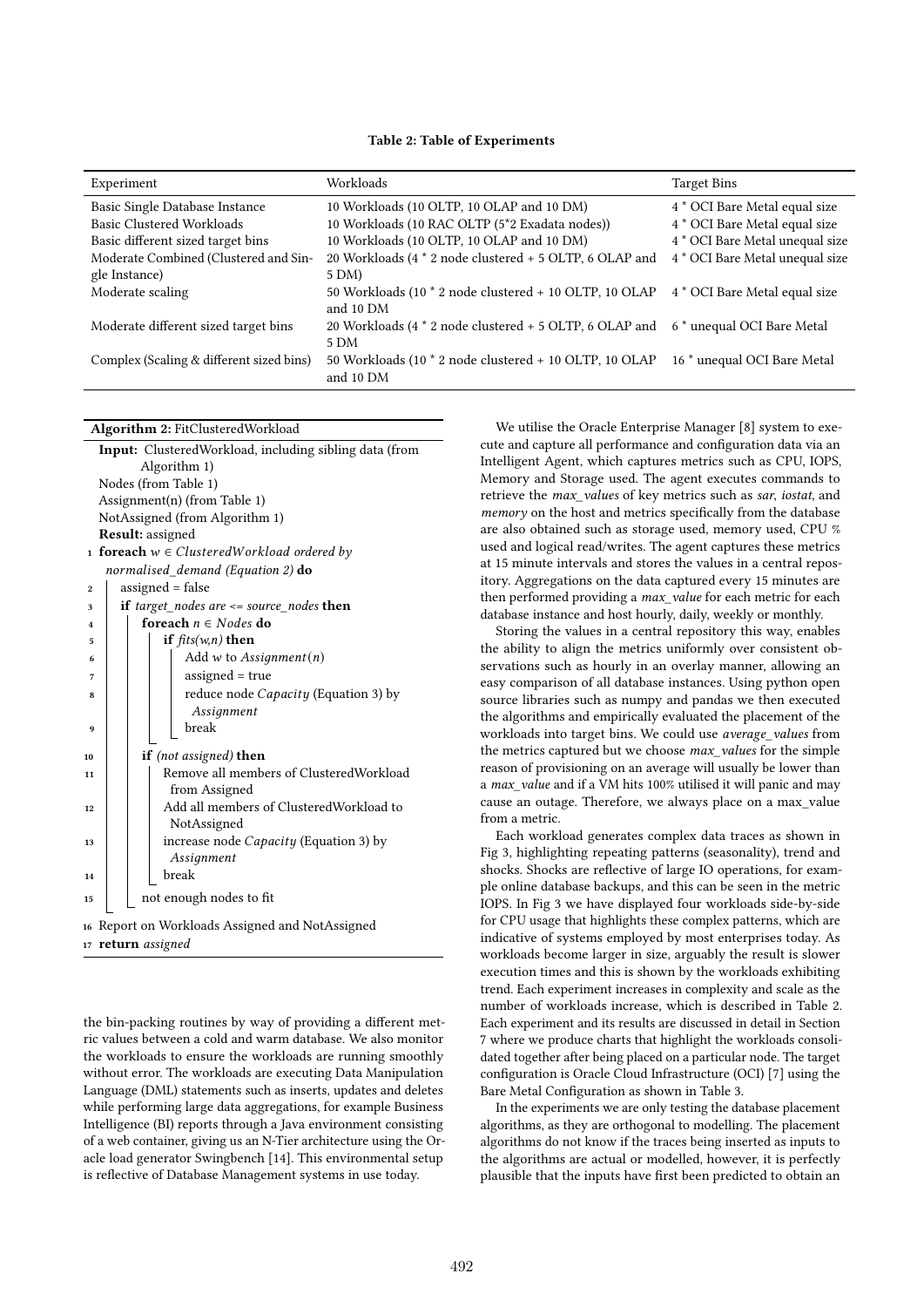estimate of future resource consumption to model what a placement design may look like, which is a common planning exercise in any estate migration. Once the workloads are placed we also evaluate the consolidated workloads assigned to the target nodes to identify if there is any wastage that can be further eliminated by, for example, an elastication exercise.

## Table 3: OCI Target Bin Configuration (BM.Standard.E3.128) [7]

| Shape                         | Metric                                               | Comments                                                                |
|-------------------------------|------------------------------------------------------|-------------------------------------------------------------------------|
| Compute Shape                 | 128 OCPU<br>2048 GB's Memory<br><b>Block Storage</b> | Equivalent to<br>980 SPECInts [10]<br>per bin                           |
| <b>Block Storage</b><br>Shape | 32 <sup>*</sup> 4TB Volumes<br>35,000 IOPS per vol   | Equivalent to<br>1,120,000 IOPS per bin<br>128000GB Physical<br>Storage |
| Network Shape                 | 2* 50Gbps throughput<br>Max 128 VNICS                | 65 per physical NIC                                                     |

# 7 EXPERIMENTS AND ANALYSIS

We conducted several experiments that start off simple and then grow in complexity providing a detailed evaluation of the algorithms that reflect use cases of estates employed by customers today. For the purposes of saving space in the paper we have only included some of the most prominent charts and results that are interesting. Furthermore we do not describe all experiments listed in Table 2 to save space in the paper. The experiments we do show highlight the algorithms working to their full potential. We aim to answer the following questions:

- (1) Minimum targets needed What is the minimum number of target bins needed to fit all workloads across all vectors (metrics)?
- (2) First Fit Decreasing Simple Placement How do we place the workloads equally across equal sized bins?
- (3) First Fit Decreasing Clustered Placement If there are clustered workloads can we ensure that all clustered workloads are placed without compromising High Availability?
- (4) Evaluating the placement Once the workloads are placed (consolidated) together can we identify wastage with the aim to resize the target nodes, obtaining a tighter fit, reducing over provisioning?

We have included sample outputs from each experiment and the reader will note that these are not uniform in their outputs and this is because we wish to only highlight prominent outputs that answer questions the experiments pose. If we are to supply full sample outputs for each experiment we would quickly exhaust space in the paper. Also, we have used sample outputs as opposed to full UI screenshots, also saving space and showing the algorithms working. In our opinion, UI design although an important feature of any application is not as important, to this paper, as the algorithms working.

In all of our experiments we executed our algorithms multiple times with both adequate and inadequate target nodes and resources to ensure that the algorithms would place and reject workloads appropriately. In the experiments we report in this paper we took the average number of workloads we expect customers to provision per Oracle Cloud Architecture, i.e., customers Can we fit all instances into minimum sized bin for Vector CPU?

```
==== list
```

```
List of workloads
['DM_12C_1': 424.026, 'DM_12C_2': 424.026,
'DM_12C_3': 424.026, 'DM_12C_4': 424.026,
'DM_12C_5': 424.026,'DM_12C_6': 424.026,
'DM_12C_7': 424.026,'DM_12C_8': 424.026,
'DM_12C_9': 424.026, 'DM_12C_10': 424.026]
Target Bins 0
['DM_12C_1': 424.026, 'DM_12C_2': 424.026,
'DM_12C_3': 424.026, 'DM_12C_4': 424.026,
'DM_12C_5': 424.026,'DM_12C_6': 424.026]
Target Bins 1
['DM_12C_7': 424.026, 'DM_12C_8': 424.026,
'DM_12C_9': 424.026, 'DM_12C_10': 424.026]
```
## Figure 6: Sample output: Minimum Number of Nodes CPU

mostly provision a 1-to-1 relationship of an instance per VM. However, consolidation of workloads is rising as the technology allows; for example combining database workloads together is more achievable with the introduction of Pluggable databases [5] where one database can be detached from one instance and 'plugged' into another instance. An instance includes the memory structures and optimiser that serves the database. The instance is then shared across multiple VM's that make up a physical cluster thus bin-packing multiple instances together is becoming more apparent.

# 7.1 Experiment (Basic) - Placement of Single Database Workloads (OLTP, OLAP & DM Workloads)

Overview. The first experiment involves placing 10 OLTP, 10 Data Mart and 10 Data Mart workloads from a source configuration of Oracle single database instances as described in Table 2, into four equally sized target OCI bins of a configuration described in Table 3. For the purpose of savings space in the paper have not shown these charts here. We show the sample outputs from the command line which we discuss in detail in results.

Results. In the sample outputs shown in Fig 6, we represent one metric (CPU) in the vector, although in our outputs, we cover all metrics in the vector. Each of the max\_values taken from the hourly time period are listed as one list and then placed into the minimum number of bins. Each bin is represented within square brackets '[]'. In Fig 6, each workload is labelled by using a precursor to the value. For example workload DM\_12C\_1 identifies, DM representing the type of workload thus Data Mart, 12C representing the version of Oracle database the workload was executed with, and 1..10 being that actual workload. The values after the ':' in Fig 6 is the max value. As we show in Fig 6, we have successfully answered question 1, treating all workloads heuristically, what is the minimum number of target nodes required to fit my workloads?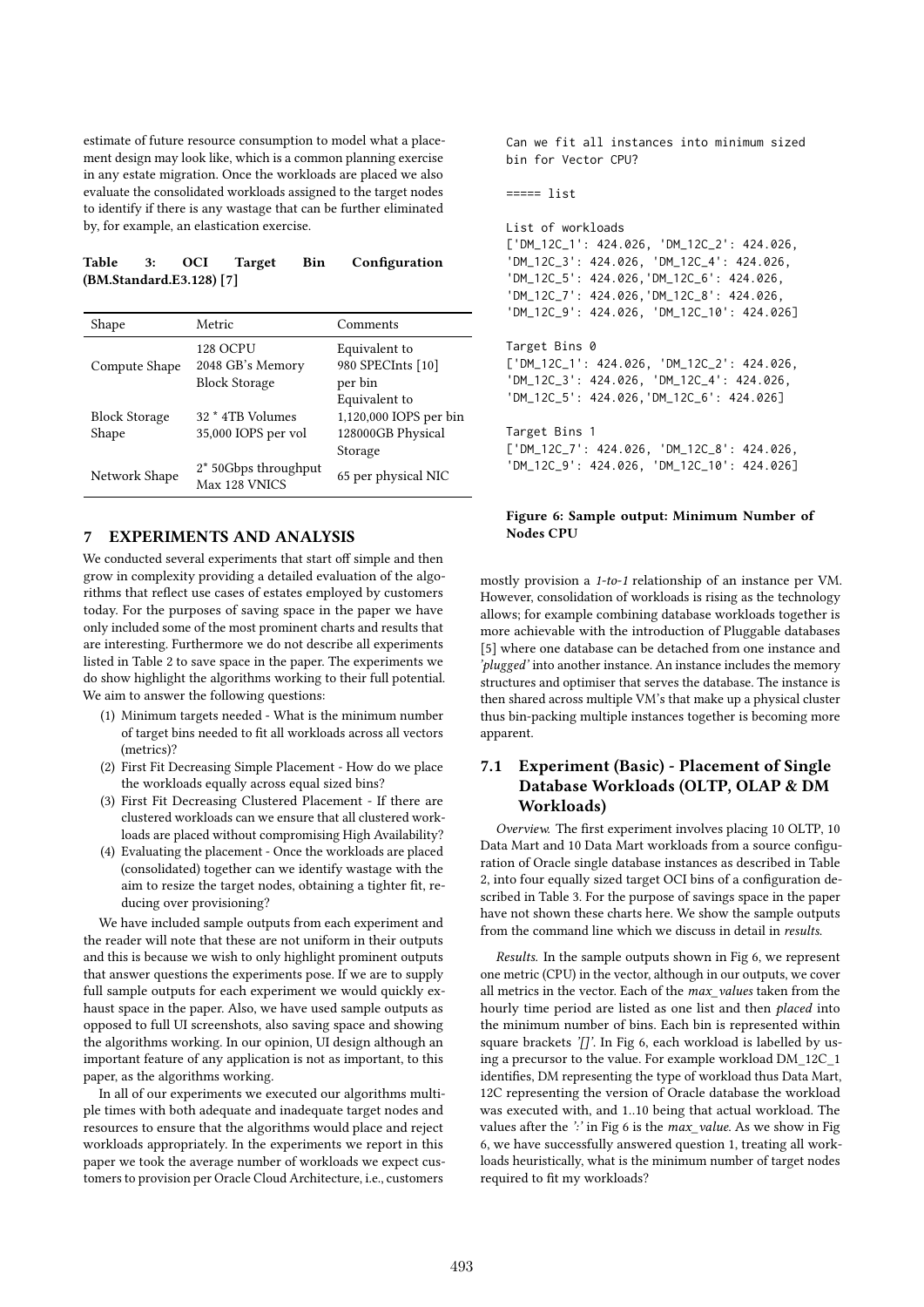

Figure 7: RESULTS: Consolidated placed workloads & Potential Wastage

How many of the instances (Database Workloads) can we get in 4 equal sized bins?

```
bin packed it looks like this
Target Bins 0
{'DM_12C_9': 424.026, 'DM_12C_5': 424.026,
'DM_12C_10': 424.026}
Target Bins 1
{'DM_12C_8': 424.026, 'DM_12C_4': 424.026,
'DM_12C_1': 424.026}
Target Bins 2
{'DM_12C_7': 424.026, 'DM_12C_3': 424.026}
Target Bins 3
{'DM_12C_6': 424.026, 'DM_12C_2': 424.026}
```
## Figure 8: Sample output: Workloads placed equally across targets (CPU)

In Fig 8 we answer question 2, which is can we place the workloads equally across the target nodes? In the sample output shown in Fig 8 the target nodes are represented by brackets '{}'. Question 3 is not answered in this experiment as there are no clustered workloads however, we will answer this question in other experiments. Question 4 we ask in each experiment; evaluating the target nodes after placement can we resize the bins to obtain further savings? We have not shown these charts for this experiment due to the space available. We discuss this question in detail in Section 7.2 from charts a & b in Fig 7.

## 7.2 Experiment (Basic) - Placement of 10 Clustered workloads (RAC)

Overview. In this experiment, from Table 2, we focus on clustered workloads of a type OLTP, which are executed on an Oracle two node Exadata Machine [9]. There are 10 workloads, which equates to five two node clusters executed on an Oracle 11G version database. The workloads exhibit complex data structures as shown in Fig 3 such as seasonality, trend and exogenous shocks. In this experiment we are answering Question 3 of the first fit decreasing placement algorithm with the aim of enforcing High Availability. All workloads in a cluster must be placed or no

workloads from the cluster will be placed as described in algorithm 2. The target bins are of type equal sized Oracle Cloud Infrastructure [7] and covered in Table 3.

Results. In the sample output shown in Fig 9, which we have cropped for ease of reading and space within the paper, we show the algorithm's command line output. This output is available in all experiments but we focus particularly on clustered workloads to highlight our placement algorithms working clearly. The target bin configurations are displayed along with the databases instances and their max\_values for a given time period. The first block in Fig 9 titled 'Cloud Configurations', lists the target OCI bin vectors and their available space named OCI0,..,OCI6. The next block in Fig 9 titled ' Database instance / resource usage:', lists the source RAC database instances and their vectors, which we have also cropped for space within the paper by only showing four clustered databases instances (8 workloads).

We inform the user of the instances we are intending to place and as the algorithm is executed, providing a real-time decision of each instance being placed however, we have not shown this output here. Once executed we provide a summary of workloads placed, refused or rolled back, for example, if an workload from a clustered database instance has been placed but a sibling was not placed. It will require a rollback and the counter 'rollback count' increments as shown in the block titled 'Summary' in Fig 9. We observed in our tests that once an instance is rolled back, the resources are released and made available again, allowing a smaller vector size to be placed. We also provide a list of workloads that failed to fit due to lack of resources, reporting a list of failed instances to the user. In the block titled 'Cloud Target : DB Instance mappings:', we provide a mapping of the clustered workloads that were placed and their siblings, including which target node they are placed, note that no two instances from the same cluster are ever placed in the same target node; they are always placed discretely.

Evaluating the target nodes after placement, can we resize the bins to obtain further savings (Question 4)? Charts a & b in Fig 7 show several interesting points. Chart 7a shows an external shock that caused a spike and the FFD algorithm takes this  $max\_value$ when placing workloads. When the workloads are consolidated together we can see trend as the line gradually rises. The available, target, resources are shown by the blue line and the large spike fits below the line. However, Chart 7b displays the potential CPU resources that will not be utilised (orange). Therefore,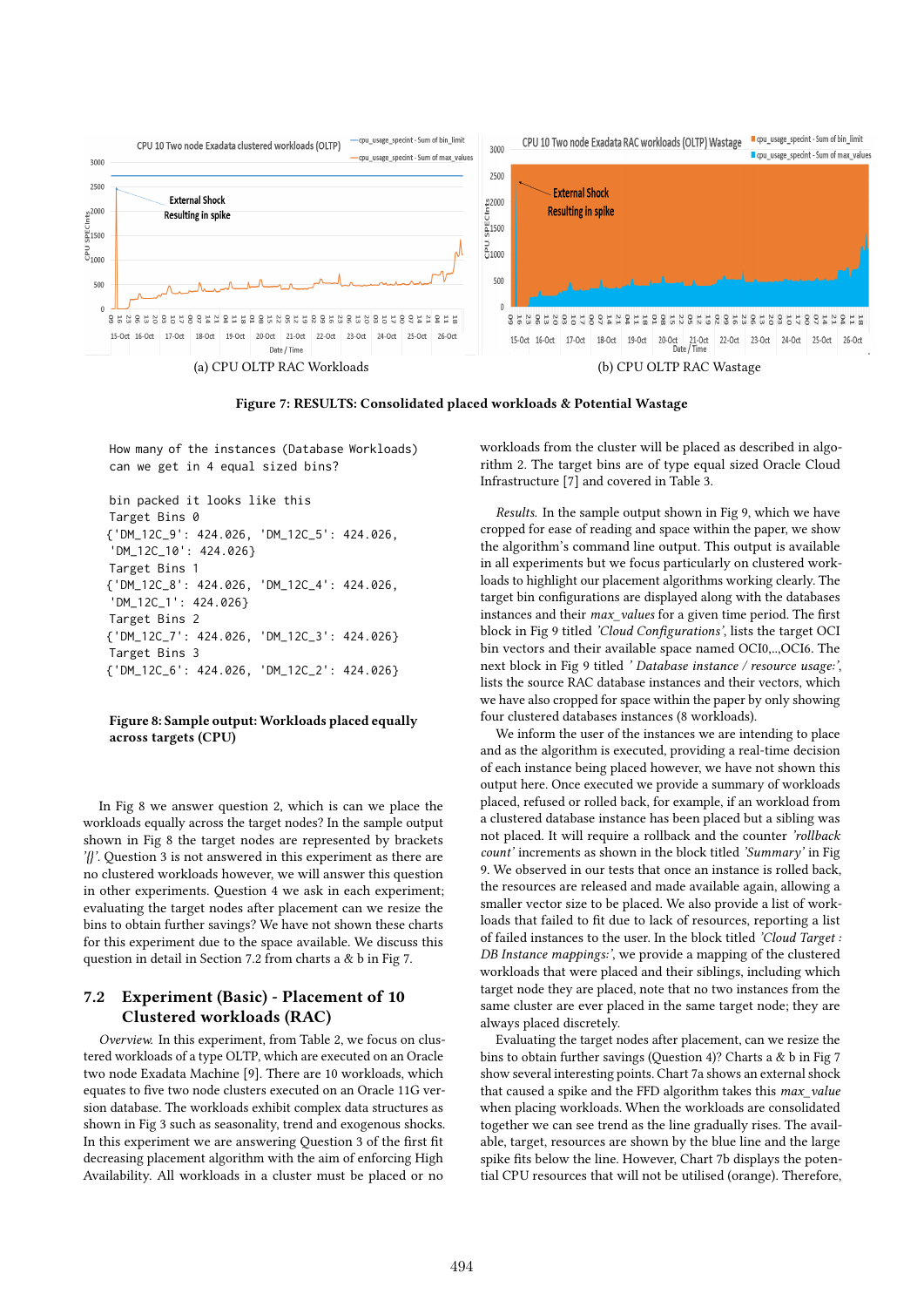| Cloud configurations:                                                                                   |           |                                   |                                                                             |                                       |       |           |                            |           |
|---------------------------------------------------------------------------------------------------------|-----------|-----------------------------------|-----------------------------------------------------------------------------|---------------------------------------|-------|-----------|----------------------------|-----------|
|                                                                                                         | OCI0      |                                   | OCI1  OCI11  OCI16                                                          |                                       |       |           |                            |           |
| metric_column                                                                                           |           |                                   |                                                                             |                                       |       |           |                            |           |
| cpu_usage_specint                                                                                       | 2728      | 2728                              | 2364  681.25                                                                |                                       |       |           |                            |           |
| phys_iops                                                                                               |           |                                   | 1120000 1120000  560000  280000                                             |                                       |       |           |                            |           |
| total_memory                                                                                            |           |                                   | 2048000 2048000  1024000  512000                                            |                                       |       |           |                            |           |
| Database instances / resource usage:                                                                    |           |                                   |                                                                             |                                       |       |           |                            |           |
| RAC_1_OLTP_1 RAC_1_OLTP_2 RAC_2_OLTP_1 RAC_2_OLTP_2 RAC_3_OLTP_1 RAC_3_OLTP_2 RAC_4_OLTP_1 RAC_4_OLTP_2 |           |                                   |                                                                             |                                       |       |           |                            |           |
| metric_column                                                                                           |           |                                   |                                                                             |                                       |       |           |                            |           |
| cpu_usage_specint 1,363.00                                                                              |           | 1,363.00                          | 1,363.00                                                                    | 1,363.00 1,363.00                     |       |           | 1,363.00 1,363.00 1,363.00 |           |
| phys_iops                                                                                               | 16,341.00 | 16,341.00                         |                                                                             | 16,341.00 16,341.00 16,341.00         |       | 16,341.00 | 16,341.00                  | 16,341.00 |
| total_memory 13,822.00                                                                                  |           |                                   | 13,822.00  13,822.00  13,822.00  13,822.00  13,822.00  13,822.00  13,822.00 |                                       |       |           |                            |           |
| USED_GB                                                                                                 | 53.47     | 53.47                             | 53.47                                                                       | 53.47                                 | 53.47 | 53.47     | 53.47                      | 53.47     |
| <b>SUMMARY</b>                                                                                          |           |                                   |                                                                             | Cloud Target : DB Instance mappings:  |       |           |                            |           |
|                                                                                                         |           |                                   |                                                                             | ===================================== |       |           |                            |           |
| Instance success: 8.                                                                                    |           |                                   |                                                                             | OCI0 : RAC_1_OLTP_1, RAC_2_OLTP_2     |       |           |                            |           |
| Instance fails: 12.                                                                                     |           |                                   |                                                                             | OCI1 : RAC_2_OLTP_1, RAC_3_OLTP_2     |       |           |                            |           |
| Rollback count: 0.                                                                                      |           | OCI2 : RAC_3_OLTP_1, RAC_4_OLTP_2 |                                                                             |                                       |       |           |                            |           |
| Min OCI targets reqd: 10                                                                                |           |                                   |                                                                             | OCI3 : RAC_4_OLTP_1, RAC_1_OLTP_2     |       |           |                            |           |
| Original vectors by bin-packed allocation:                                                              |           |                                   |                                                                             |                                       |       |           |                            |           |
|                                                                                                         | OCI0      |                                   | RAC_1_OLTP_1 RAC_2_OLTP_2                                                   |                                       |       |           |                            |           |
| metric_column                                                                                           |           |                                   |                                                                             |                                       |       |           |                            |           |
| cpu_usage_specint                                                                                       | 2728      | 1,363.31                          | 1,363.31                                                                    |                                       |       |           |                            |           |
| phys_iops                                                                                               | 1120000   | 16,340.62                         | 16,340.62                                                                   |                                       |       |           |                            |           |
| total_memory                                                                                            | 2048000   | 13,822.21                         | 13,822.21                                                                   |                                       |       |           |                            |           |

#### Figure 9: Sample output: 10 RAC Workloads First Fit Decreasing High Availability Enforced

elasticising the target cloud node, and reassigning the resources would reduce wastage. In this experiment we have successfully placed clustered workloads proving our placement algorithms (Algorithm 2) and evaluated the consolidated workloads in their target nodes, successfully identifying potential wastage that may occur.

# 7.3 Experiment (Complex) - Placement of combined workloads (Clustered & Single Instance), varying sized bins at scale

Overview. This experiment is the most complex of all of the experiments we conducted. In this experiment we are answering the question of scale by placing a large number of workloads of varying size into different sized target nodes. The target nodes reduced in their available resources, which arguably, reflects the use case most customers face today when undertaking a migration exercise that involves procuring and placing workloads from on-premises advanced configurations such as clustering into cloud configurations. We tackle this experiment by running a combination of algorithms which are the following: -

- What is the minimum number of target nodes I require based on the size of my vectors?
- What is the maximum number of workloads I can fit into the available target nodes while keeping the integrity of the clustered workloads?
- Can we work at scale, which is a plethora of eclectic workloads into varying sizes of targets?

Firstly we obtained an estimate on the minimum number of target nodes based on the max values obtained for each metric within the vector from each workload. Taking the configurations based in Table 3, the number of nodes needed to place 50 workloads was: -

- CPU On this metric the advice was 16 target bins
- IOPS On this metric the advice is 10 target bins
- Storage On this metric the advice is 1 target bin
- Memory on this metric the advice is 1 target bin

From analysis of the workloads we identified that some of our workloads are CPU and IOPS heavy, therefore, allowing the algorithms to utilise 16 available target nodes was key to meeting the demands of the experiment bearing in mind it is a question of scale. Utilising 16 target nodes of OCI configurations of varying sizes, these being 10 target bins 100%, 3 being 50% and 3 25% available resource from Table 3. In Fig 9 under Section "Cloud Configurations", which we have cropped to aid viewing we show OCI11 (50%) and OCI16 (25%). Placing our workloads heuristically on a first fit decreasing method, all workloads are treated equally, but focusing on enforcing High Availability as there is a combination of both single and clustered workloads.

Results. The results of this experiment were very much the same as the previous experiments in that the algorithms (Algorithms 1 and 2) worked as expected. All the algorithms fitted their workloads in a First Fit Decreasing manner. All the Algorithms evaluated the nodes once placement of the workloads took place to identify further efficiencies. However, what we wish to focus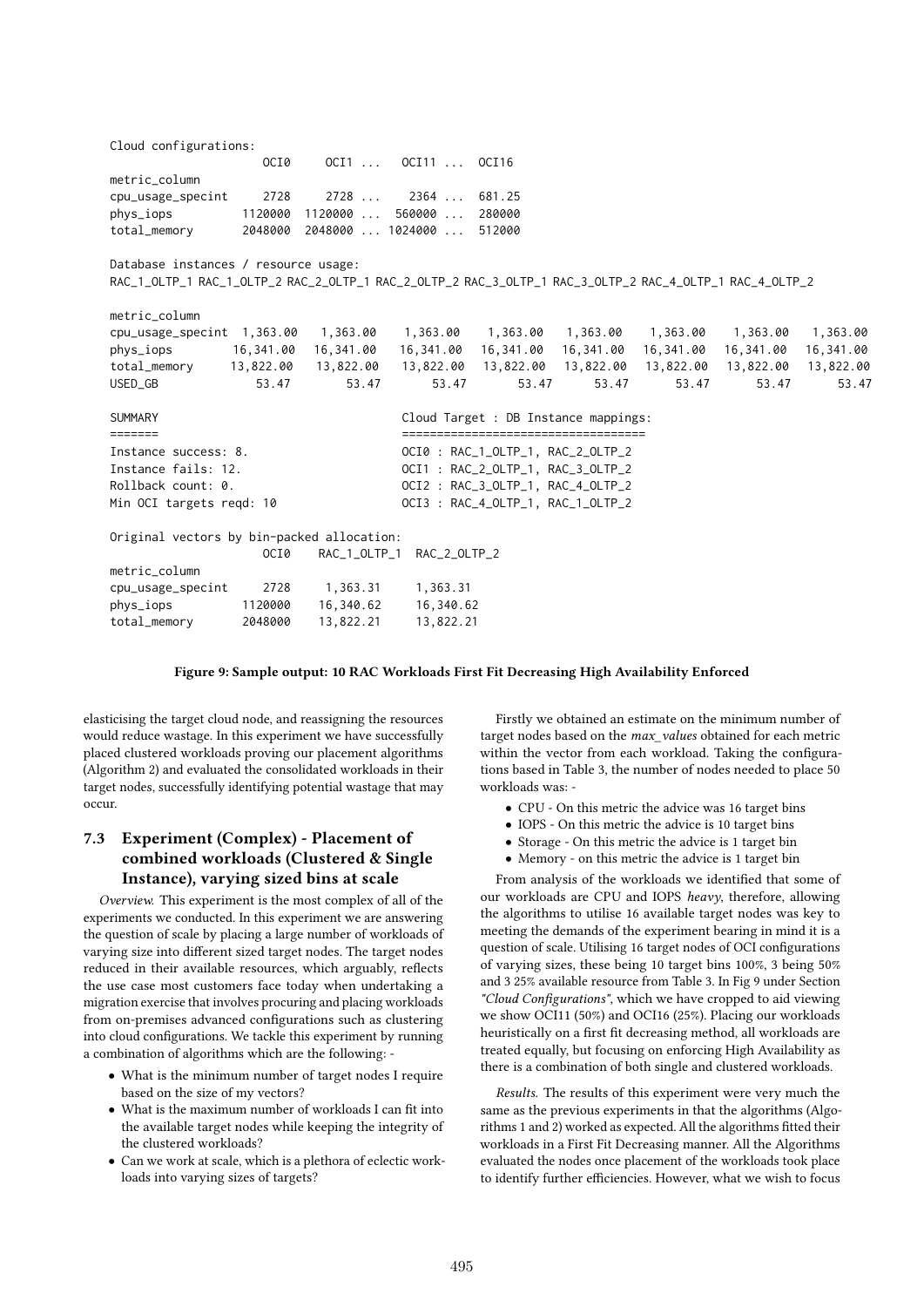Rejected instances (failed to fit):

| metric_column | cpu_usage_specint phys_iops total_mem |                    |           |
|---------------|---------------------------------------|--------------------|-----------|
| RAC_1_OLTP_1  |                                       | 1,363.31 47,982.17 | 13,882.21 |
| RAC_7_OLTP_1  |                                       | 1,241.99 47,982.17 | 12,723.78 |
| RAC_9_OLTP_2  |                                       | 1,241.99 47,982.17 | 12,723.78 |
| RAC_9_OLTP_1  |                                       | 1,241.99 47,982.17 | 12,723.78 |
| RAC_8_OLTP_2  |                                       | 1,241.99 47,982.17 | 12,723.78 |
| RAC_1_OLTP_2  |                                       | 1,241.99 47,982.17 | 12,723.78 |
| RAC_8_OLTP_1  |                                       | 1,241.99 47,982.17 | 12,723.78 |
| RAC_10_OLTP_1 |                                       | 1,241.99 47,982.17 | 12,723.78 |
| RAC_7_OLTP_2  |                                       | 1,241.99 47,982.17 | 12,723.78 |
| RAC_10_OLTP_2 |                                       | 1,241.99 47,982.17 | 12,723.78 |

## Figure 10: Sample output: Experiment 4 RAC workloads failed to fit

on in this experiment was the instances that failed to fit as shown in Fig 10.

From the sample output shown in Fig 10 it would suggest there is a random nature to the instances not being fitted and this is explained because of the following. When we first list the instances, their workloads, vectors and the amount of resource consumed we order them in descending order with the largest single instance being first then the largest RAC instances. By optimally sorting on size we avoid the algorithm rolling back already placed instances as the available target nodes exhaust their resources with siblings not been placed. We must treat the siblings of the clusters equally then sort order based on the size of the total cluster.

## 8 CONCLUSIONS AND FUTURE WORK

Summary. In this paper we evaluated the technique of Vector Bin-Packing utilising the First-Fit Decreasing algorithm against databases that employ advanced technologies such as clustering and pluggable databases with a view to fitting a variety of workloads into complex target cloud configurations such as Oracle Cloud Infrastructure with a Bare Metal configuration. When placing workloads into Cloud configurations because most cloud providers provision on multiple dimensions such as IOPS, Storage, CPU and Memory, a vector approach is required. If the Cloud Consumer is also a Cloud Provider then the vectors are likely to increase in number, covering other areas of cloud technology, for example Network throughput, Bandwidth or Virtual Network Interface Cards (VNIC) configuration to name but a few. The approach adopted provides the ability to place workloads on scaleable vectors, by increasing the number of metrics  $[m_1,..,m_m].$ 

We wanted to understand once the workloads were placed could we make further efficiencies? Given placement algorithms only take the max\_value of a metric that is associated with its workload over time, once a workload migrates architectures, the signal changes, especially when analysed in a time series format as described from our earlier work [18]. Therefore, overprovisioning is possible without understanding if there are repeating patterns or trends within the signal. The charts in Fig's 7a and 7b, indicated by the colour orange shows that what, was initially, provisioned may not be used. Our approach identified this wastage.

• What is the maximum number of target nodes needed to consolidate my workloads?

- What size do I need those target nodes to be?
- How should those workloads be placed in the target nodes?
- Is the target node adequately sized once placement of the workloads takes place?
- Will placement of the workloads compromise my SLA's?

Given the popularity of advanced database features such as high availability and consolidation we had to extend the existing FFD bin-packing algorithms rather than simply mapping a database instance as a 1-to-1 mapping to a VM. By consolidating the workloads together, gave us additional complexities to take into consideration. For example, pluggable databases are still attached to a global database memory structure consuming resources. By treating a pluggable database as a single instance workload we were able to reduce complexity within the algorithms, allowing us to place pluggable databases. Our algorithms needed to be multi-faceted in that they can place simple, complex and very complex vectors attributed to any database workload regardless of the source database configurations. By treating pluggable and standby databases as a single instance workload allowed us to perform workload placement without introducing further notation in our formulas. A standby database will usually be in recovery mode applying all archivelogs from all nodes in the primary cluster therefore, a standby is a single instance which is more IO resource intensive than memory or CPU as we have shown in our earlier work [17].

Central Repository. Using an intelligent agent capable of Monitor Analyse Plan and Execute (MAPE) (Arcaini et al [1]) to identify, capture, store metric and configuration data centrally, allowed us to align the time series data of the workloads uniformly. An intelligent agent executes a command for example sar or IO-STAT at a particular time with the command results being stored in a central repository within a database schema. Aggregations are performed on the metric data to an hourly value and while this has the negative affect of smoothing the signal (averaging the time points) it allowed us to compare the workloads at any given time period easily, as shown in Fig 5, reducing the amount of data wrangling in the application layer by python libraries such as Pandas, Numpy etc.

Benchmarks. Comparing Servers with different performance speeds such as IOPS or CPU is a challenge and there we utilised benchmarks. SPECInt 2017 [10] was used to compare the workload consuming CPU on one architecture compared with another chip architecture. Storage benchmarks were also provided based on Transaction Processing Performance Council [11] benchmarks. However, RDBM systems utilise complex memory algorithms that often bypass fetch operations of the database therefore, logical reads were taken as the metric. However, given our approach and algorithms allows placement on a vector that is scaleable, other Metrics such as physical IOPS could be used if one chooses to do so.

Automation. With the manual approach of performing a workload placement exercise, technicians tend to adopt a spreadsheet approach when placing workloads into clouds. This approach can be cumbersome, for example, manually researching, converting the CPU (SPECint), IO speeds and Memory between the source and target architectures, so creating the spreadsheet is time consuming. Often these spreadsheets build in complexity and are bespoke to individual customers resulting in inflexibility, resulting in 'expert friendly' analysis that only the author understands. We wanted to automate this process with the aim of reducing the